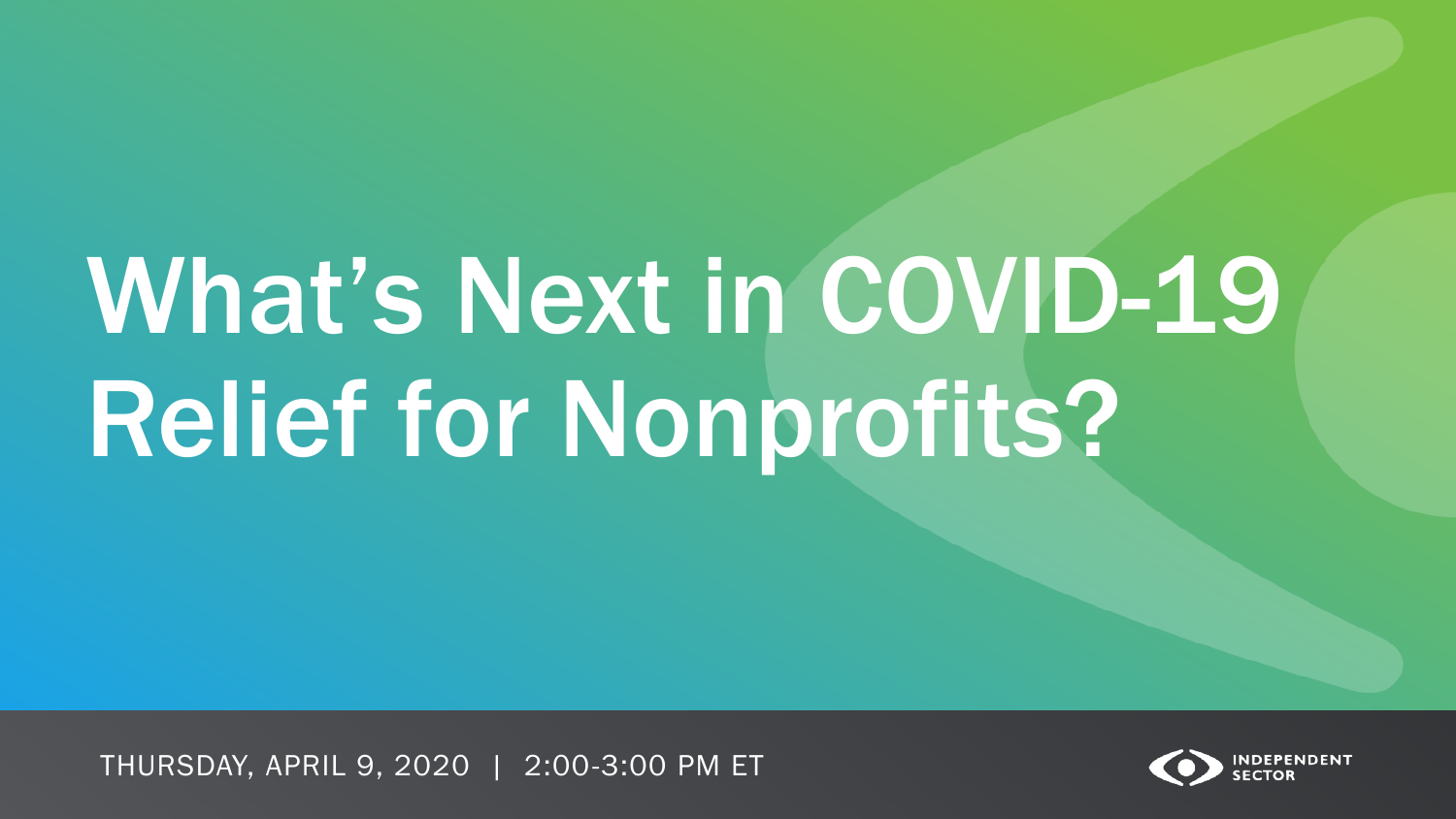# **Presenters**





Allison Grayson Director, Public Policy and Advocacy *Independent Sector*

Wes Coulam Managing Director *Washington Council Ernst & Young LLP*



Heather Noonan Vice President for **Advocacy** *League of American Orchestras*



Jamil Bey, PhD President & CEO *UrbanKind Institute*



Michael Roberts President & CEO *First Nations Development Institute*



To ask a question, please type it into the Q&A box.

Questions can also be submitted by email to publicpolicy@independentsector.org

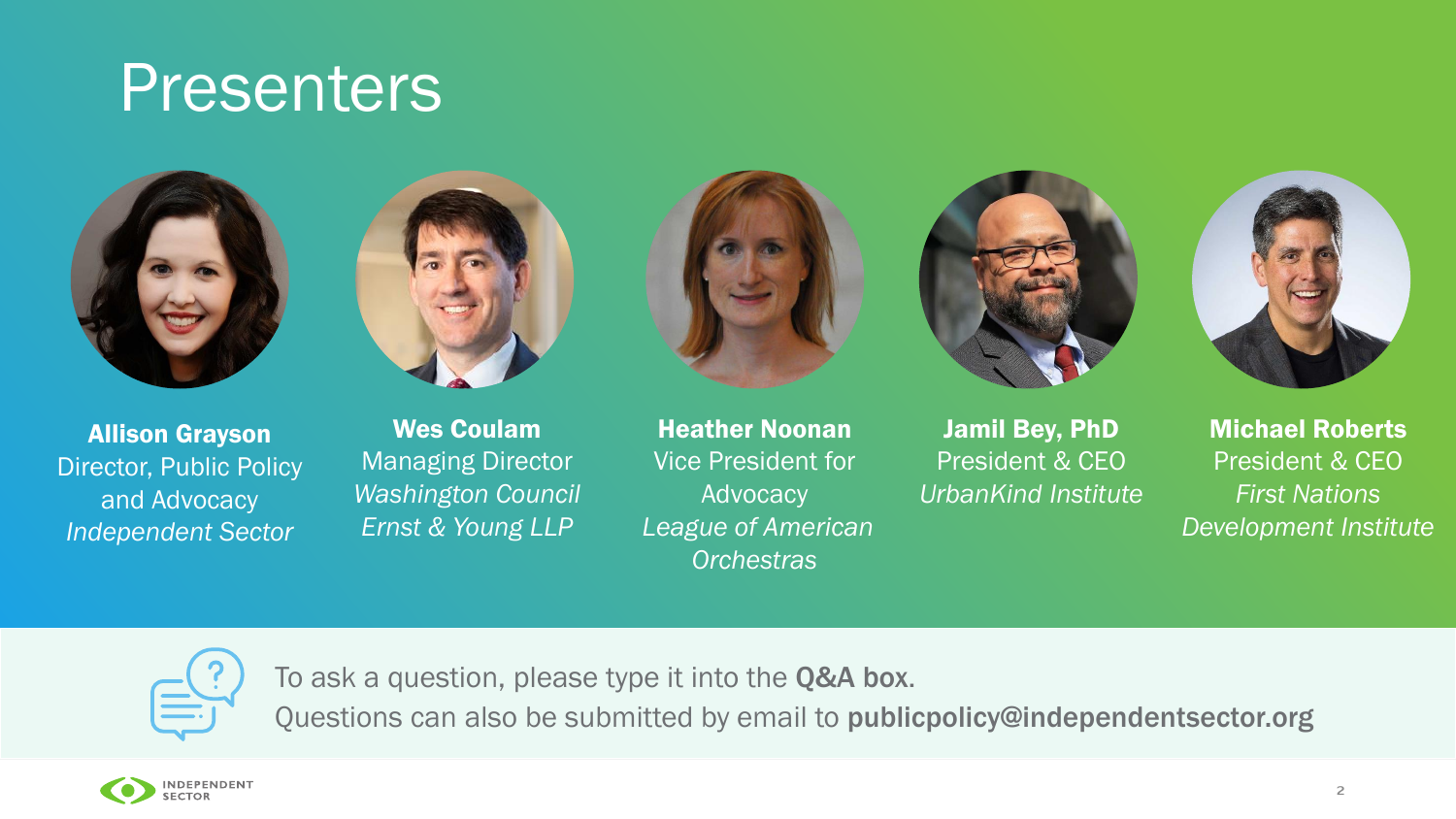## Agenda COVID-19 Relief & Response

- **01** Federal policy update
- Check-in on nonprofit needs after CARES Act 02
- Overview of policies for the sector to consider as next steps 03
- Reflections on policy proposals 04

#### Wrap-up 05

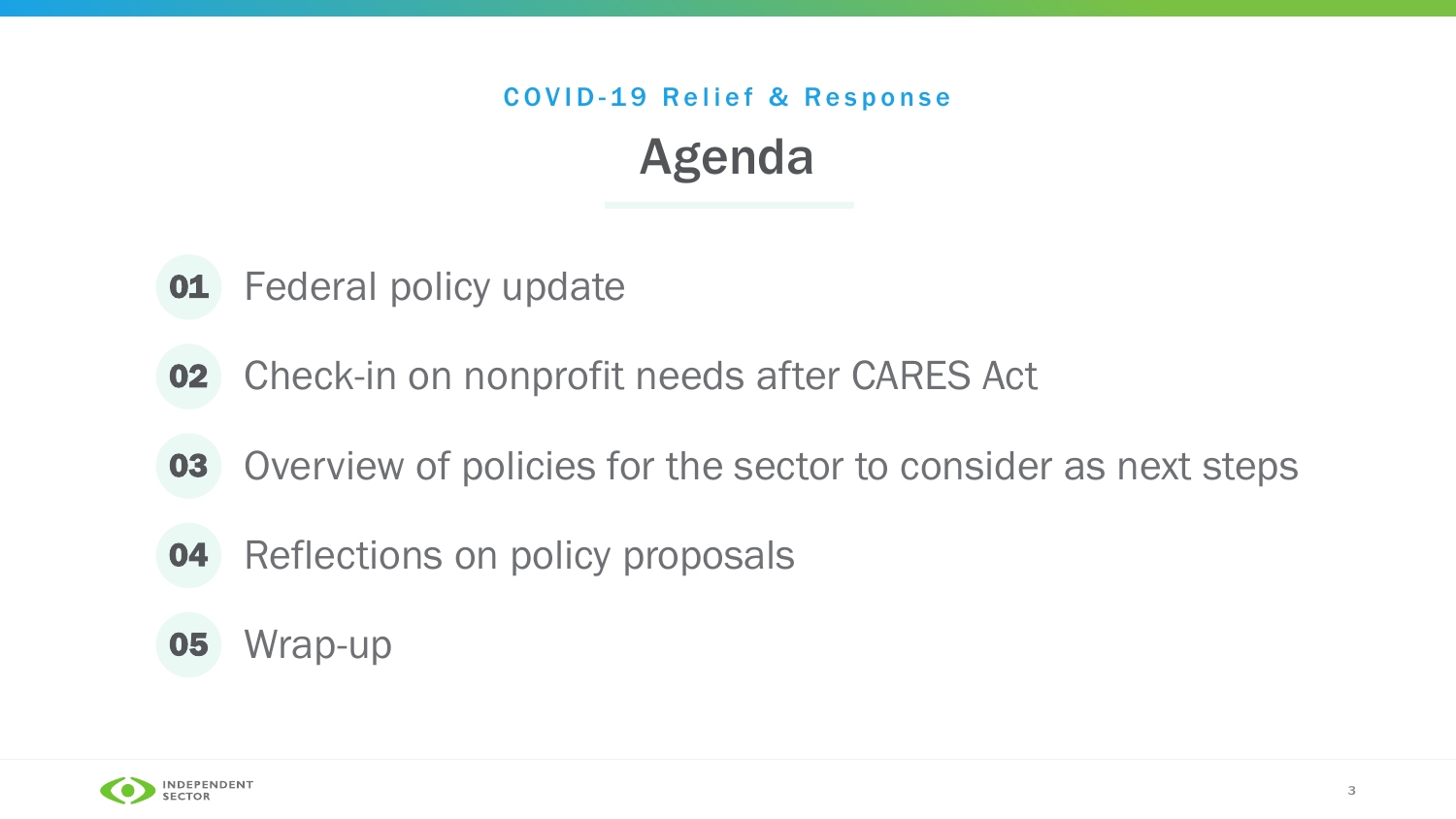### Federal Policy Update COVID-19 Relief & Response

- \$2.2 trillion CARES Act signed into law March 27
- Discussion on 4<sup>th</sup> COVID-19 legislation underway
- Procedural sparring this week over fixes and expansions of CARES provisions
- Focus on immediate needs, but also conversations around infrastructure which needs to include aid to the nonprofit sector as the foundation for our civic infrastructure.



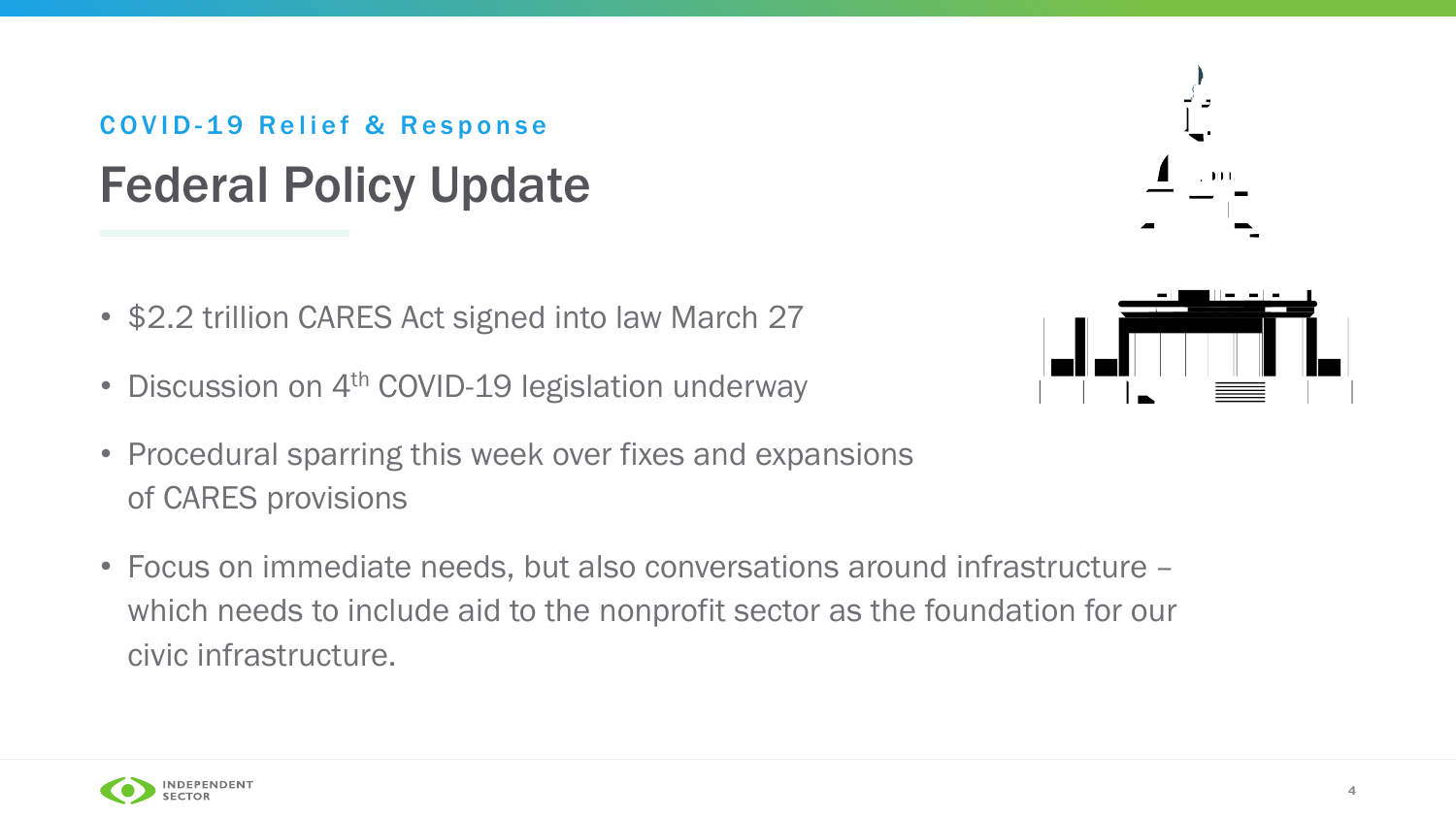# Become an Independent Sector Member

By joining our coalition, you and your organization's staff will gain the knowledge, networks, and leadership skills you need to excel. You'll network with the charitable sector's top minds. You'll acquire the tools you need to operate a highly effective charitable organization. And, most importantly, you will be an integral part of the voice of the charitable sector.





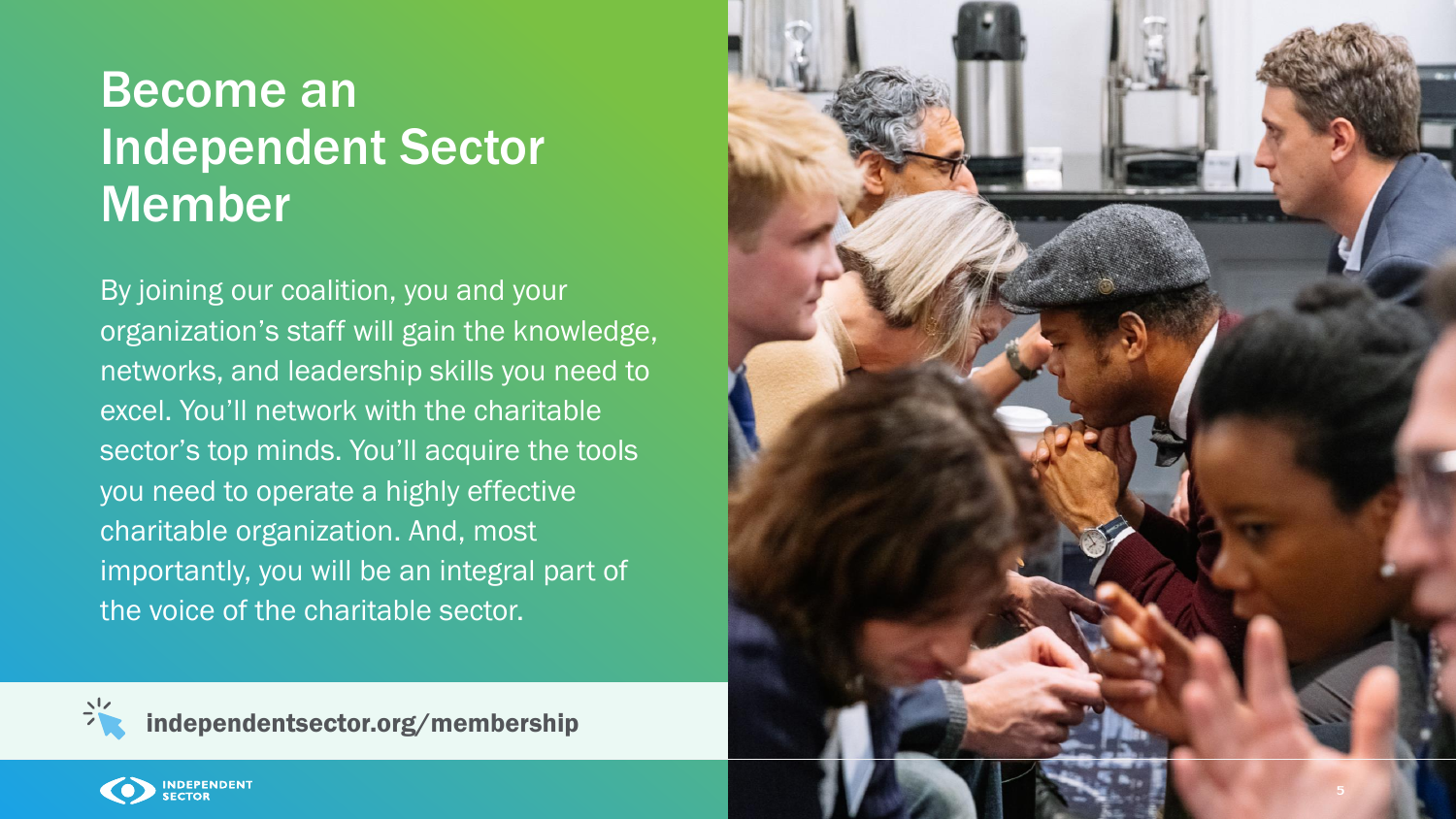What challenges do your organization or community continue to face during this crisis?

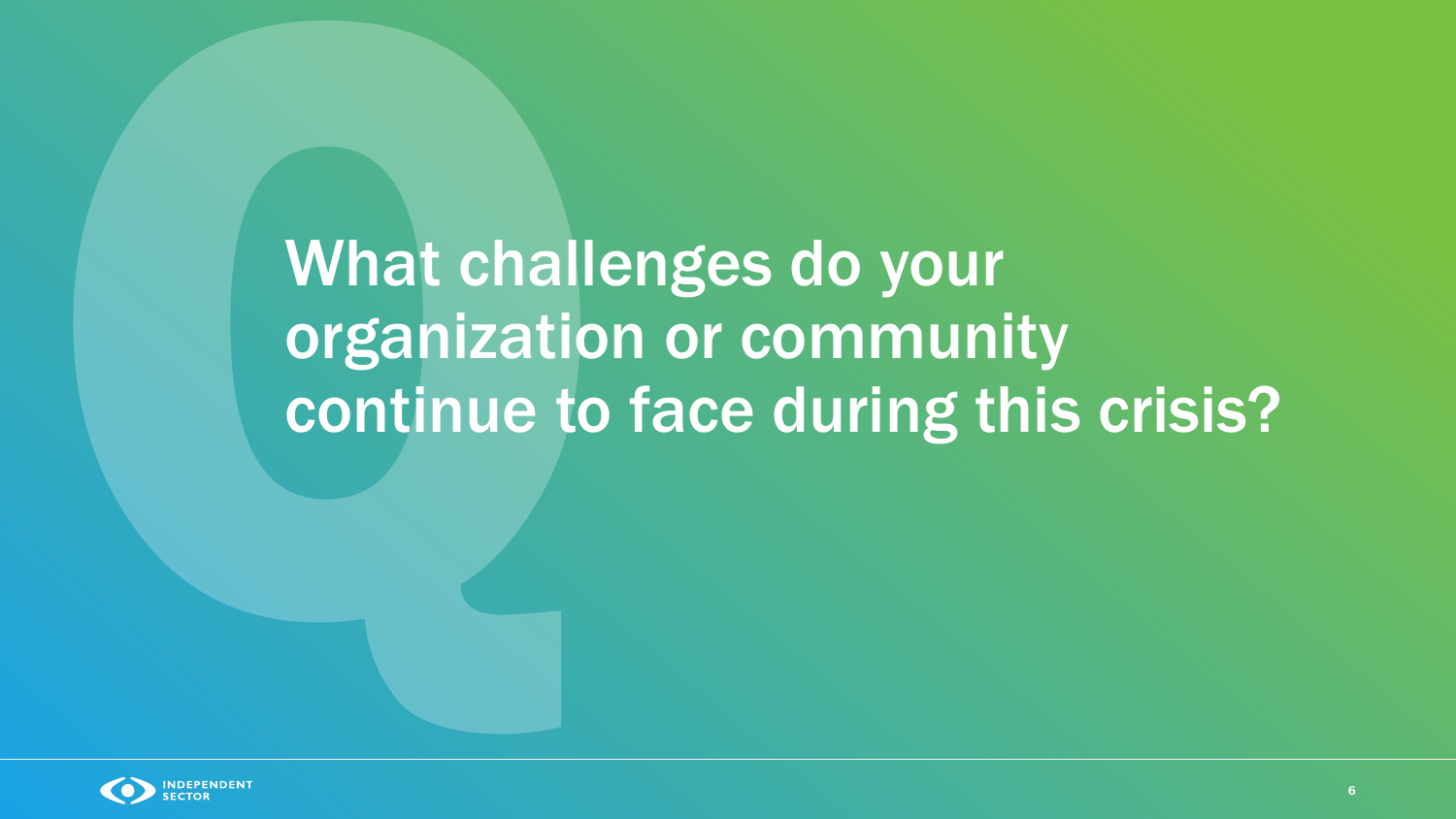#### COVID-19 Relief & Response

# Current Policy Agenda Line-up

- Further encourage charitable giving
	- Raise \$300 limit on non-itemizer charitable deduction
	- Enable taxpayers to claim giving on 2019 tax returns
- Expand nonprofit access to "forgiveable" loans
	- Set aside loan funding specifically for nonprofits
	- Address 500 employee limits
- Increase federal unemployment insurance reimbursement for self-funded nonprofits to cover 100% of costs
- Increase direct funding from government to nonprofits



7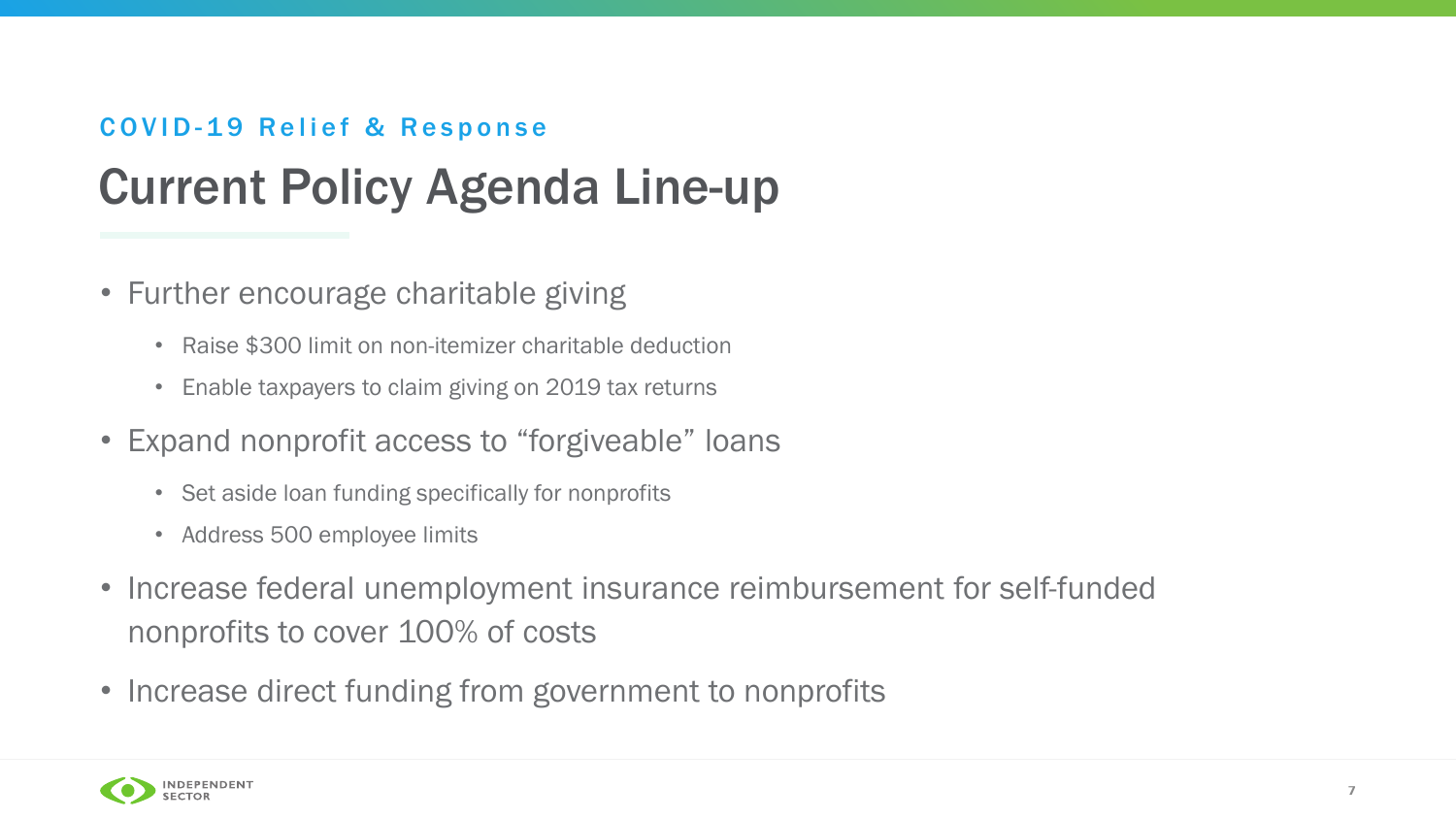### Additional Policies COVID-19 Relief & Response

- Appropriate \$1.6 billion to support a healthy voting system
- Secure personal protective equipment & training for staff/volunteers
- Increase volunteer mileage reimbursement rate to match business
- Improve digital infrastructure for civil society:
	- Health & human service one-stop
	- Volunteer management one-stop
	- Giving regulations (easier to fundraise across states) one-stop
	- Bridge digital divide



8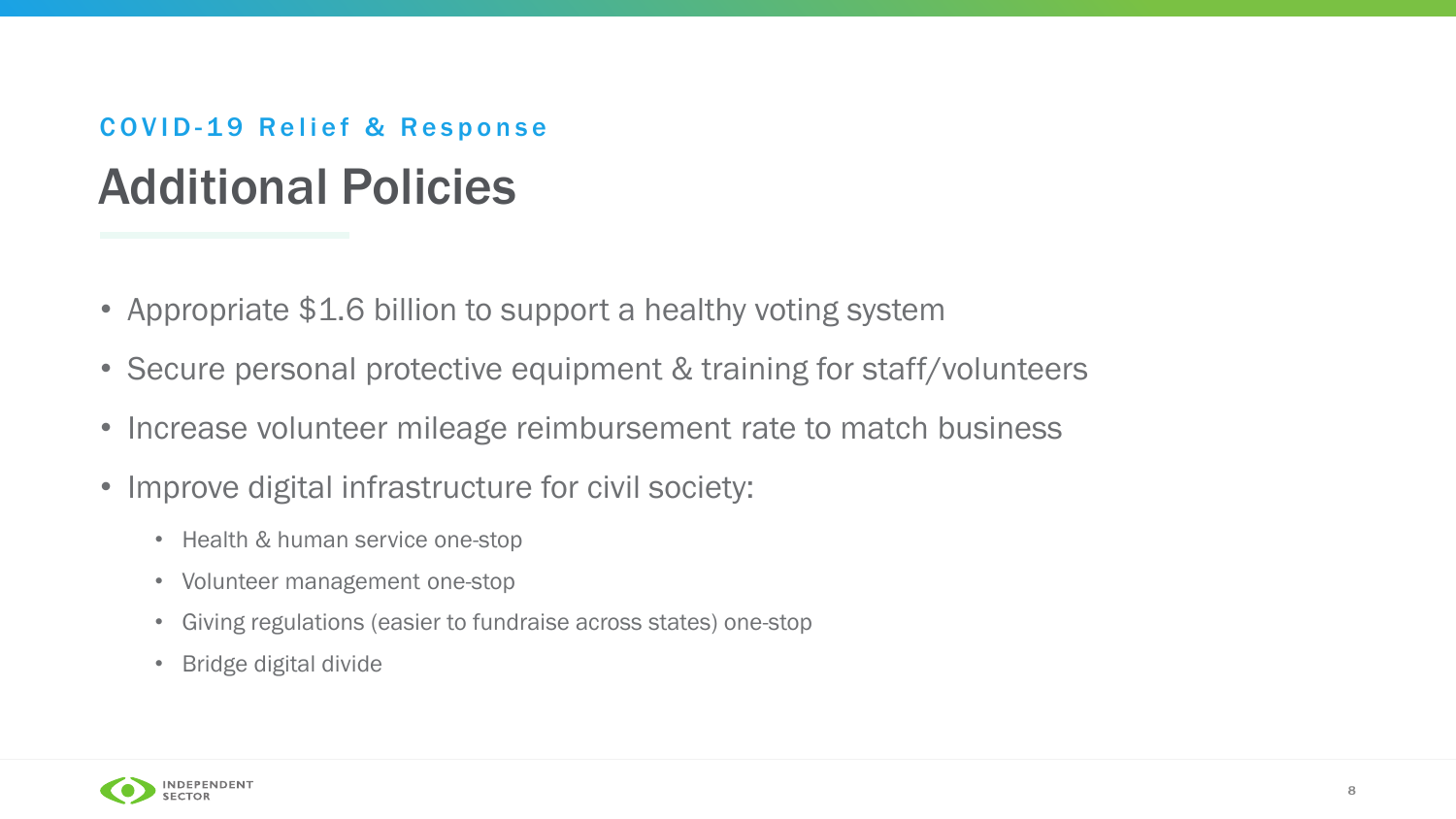### Outstanding Questions COVID-19 Relief & Response

• How do we make sure nonprofits do not merely "survive" this crisis, but build sustainable, equitable communities? Is this an opportunity to change systems, rather than shore-up the current one?



- To what extent do nonprofits need help figuring out how to transition to virtual business models to implement CARES Act and other relief efforts?
- What is the role of nonprofits in ensuring a culturally appropriate COVID-19 response? Do nonprofits that help in this area have a unique set of needs that should be addressed in future legislation?

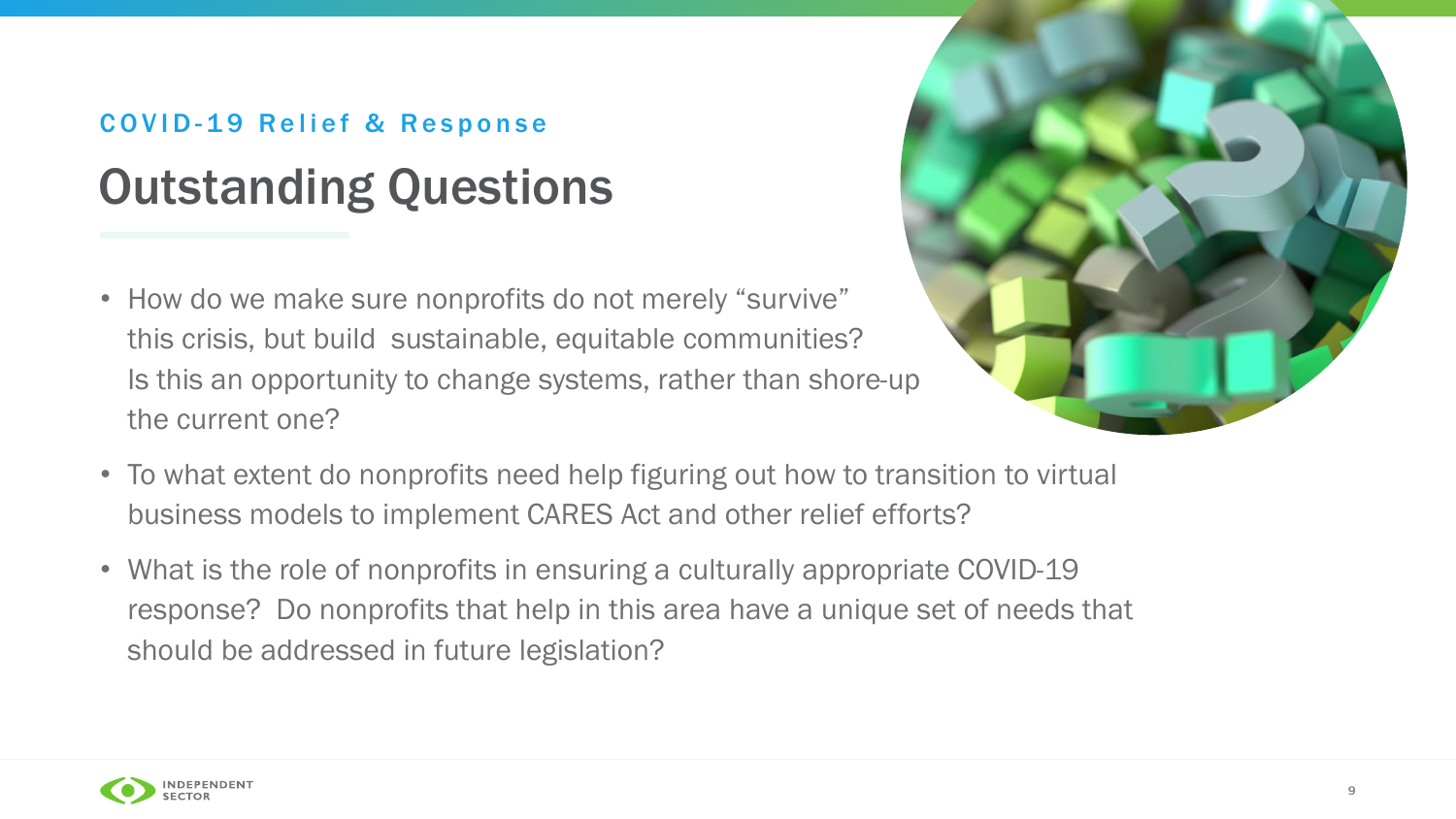What public policies discussed will meet the needs of your organization, network, or community?

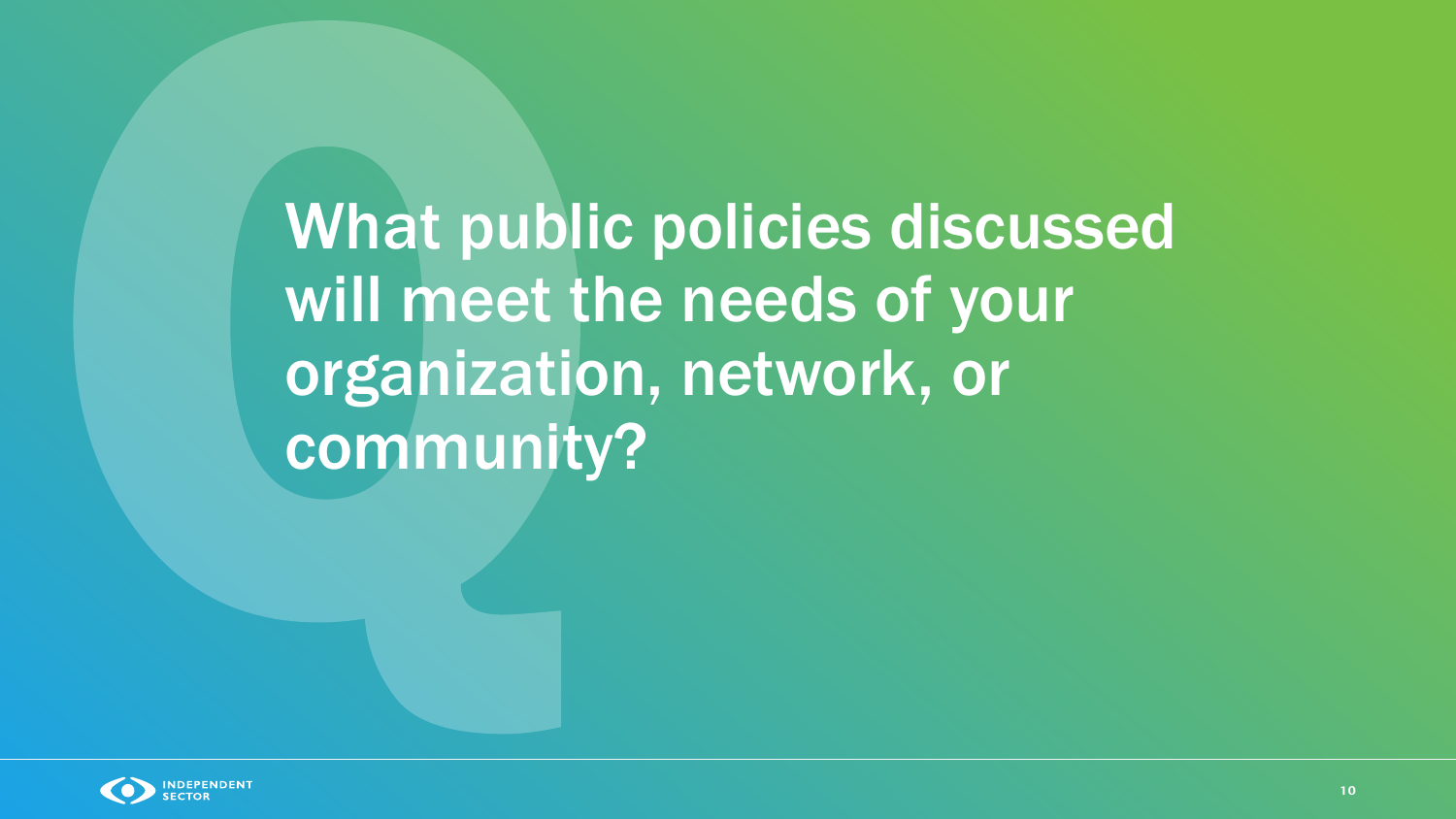# What additional policy changes are needed?